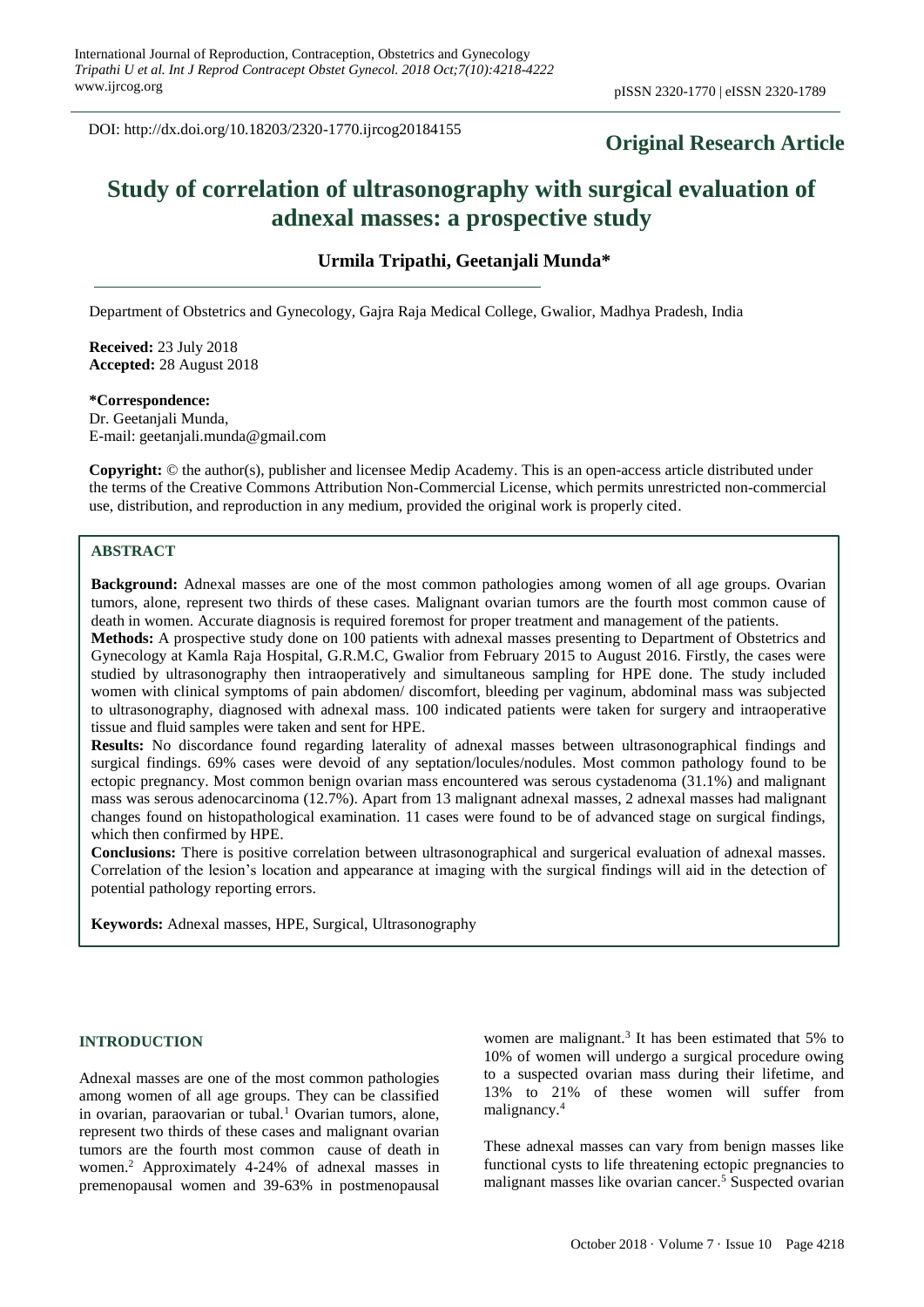neoplasm is a common problem in women of all ages and ectopic pregnancy in women of reproductive age group. Women have a 5-10 percent risk of requiring surgery, and those who underwent surgery have 13 to 21 percent chances of being diagnosed with ovarian cancer.<sup>5</sup>

Determining the benign nature of the mass through imaging will not only save the patient from unnecessary surgery but also alleviate patient's worry. On the other hand, malignant masses and ectopic pregnancy need to be identified as early as possible so that the patient gets the appropriate treatment.

Ultrasonography being its wide availability, decreased costs, safety and simplicity of the examination and has been shown to be accurate for both detecting and characterizing adnexal mass, it is the modality of choice for imaging suspected adnexal masses.

Surgery serves two roles, both diagnostic and therapeutic.<sup>6</sup> The diagnostic role of surgery enables: identifying the nature (benign or malignant) and location of the primary disease (ovarian, tubal, and colonic); if malignant, defining the areas to which the disease has spread (stage); providing information on other poor prognostic variables such as grade and histologic type.

The therapeutic role of surgery provides the opportunity for optimal debulking, granting a survival advantage. Accordingly, for many cases, surgical excision of the cyst serves as the definitive diagnostic tool. The diagnostic credibility of surgery is definitely better than radiology. Surgery followed by histopathological examination is the gold standard in diagnosing adnexal mass.

#### **METHODS**

A prospective study done on 100 women with adnexal masses presenting to Department of Obstetrics and Gynecology at Kamla Raja Hospital, G.R. Medical College and J.A. Group of Hospitals, Gwalior (M.P, India) from February 2015 to August 2016. All women with complaints of abdominal masses, abdominal pain, menstrual irregularities, bleeding per vaginum and/ or dysmenorrhea were subjected to Transvaginal sonography/Transabdominal sonography in the Department of Radiology at G.R. Medical College and J.A. Group of Hospitals, Gwalior. The study included women diagnosed with adnexal masses by ultrasonography. Patients with uterine leiomyoma, adenomyosis and patient unfit for surgery due to medical illnesses were excluded from the study. In the study, during ultrasonography echogenicity, laterality, site of origin and location and physical features of adnexal masses and presence of ascites and fluid in pouch of douglas were noted.

All the 100 women who were provisionally diagnosed with adnexal masses by clinical examinations and ultrasonography; gynecological cases with pre-anesthetic fitness during routine hours and ectopic pregnancy cases during emergency hours, went through surgical procedure; laparatomy.

The surgical procedures were performed by senior gynecologists of the department who had passed their residency program of 3 years with MS degree and have more than 10 years of experience in the field.

In the study, during surgery laterality, site of origin and location and physical features of adnexal masses; presence of hemoperitoneum, ascites and metastases were identified. Intraoperatively required biopsy and specimens also taken and sent for histopathological examination to the Department of Pathology, GRMC, Gwalior.

Comparative study was done among usg findings and surgical findings for the accuracy of the diagnosis of the adnexal masses.

Final diagnosis was made on histopathological reports after surgical removal of the masses.

#### **RESULTS**

Out of 100 cases only 8% cases comprised of bilateral adnexal mass. There was no discordance found regarding laterality of adnexal masses between ultrasonographical findings and surgical findings.

#### **Table 1: Distribution according to laterality of adnexal mass (on USG and surgical findings).**

| Laterality       | No. of patients | <b>Percentage</b> |
|------------------|-----------------|-------------------|
| Right            | 54              | 54                |
| Left             | 38              | 38                |
| <b>Bilateral</b> |                 |                   |

69% cases were devoid of any septation/locules/nodules. Hemoperitoneum was present in cases of ruptured ectopic pregnancies, endometrioma and ruptured corpus luteum. Cases with ascites were found to be malignant.

#### **Table 2: Distribution according to presence of septations /nodules /locules in the adnexal masses (ultrasonographical findings).**

|                | No. of patients | <b>Percentage</b> |
|----------------|-----------------|-------------------|
| Septation      | 15              | 15                |
| <b>Nodules</b> |                 |                   |
| Locules        |                 | 15                |

Out of 56 cases of ruptured ectopic pregnancy, 1 case coexisted with same sided hemorrhagic cyst, 3 cases with contra lateral functional ovarian cyst, 1 case with ruptured luteal cyst, 1 case with same side functional cyst and 1 case associated with findings (tubercular beads) suggestive of tuberculosis. Highest incidence of tubal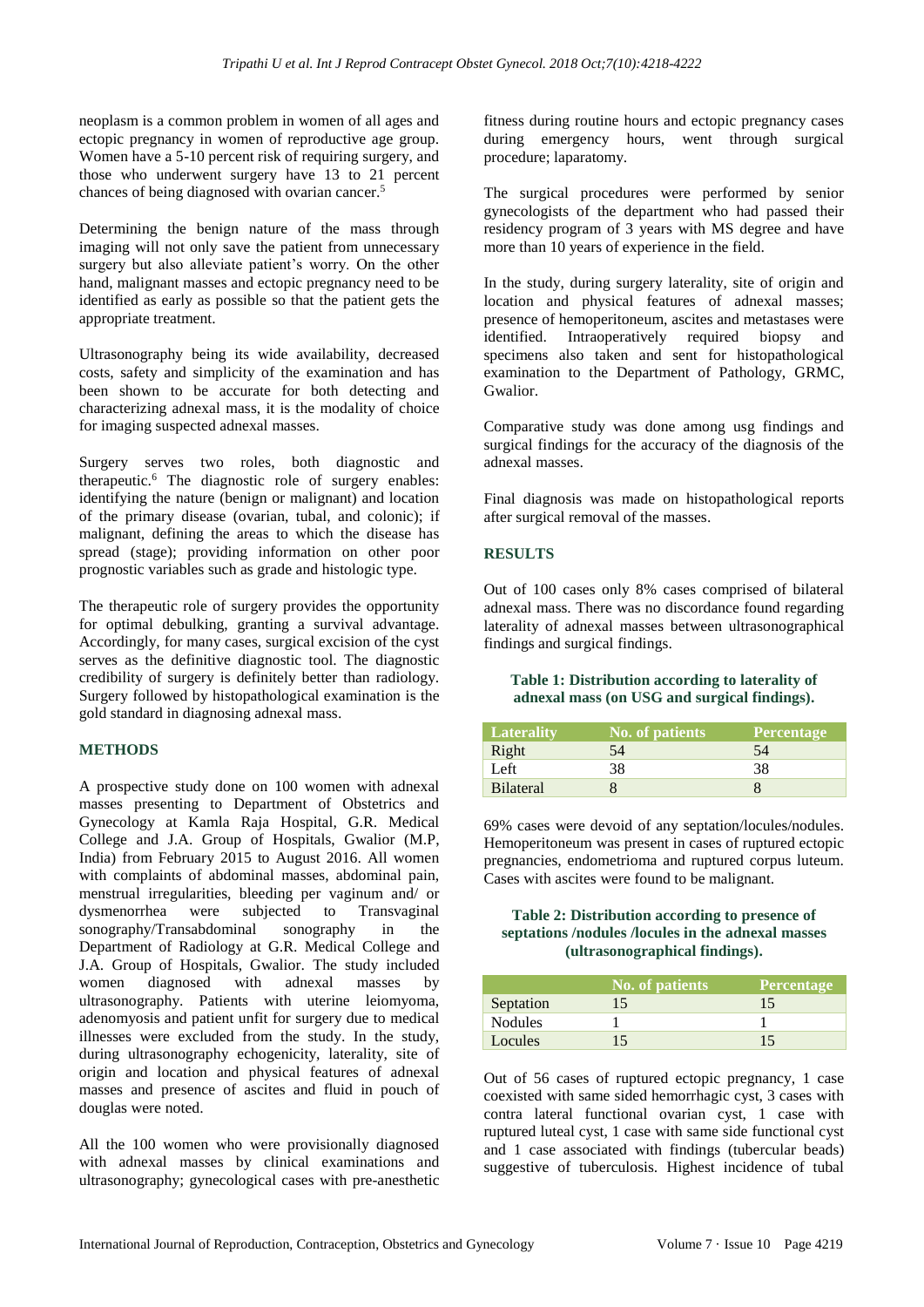pregnancy i.e. 37% found followed by fimbrial pregnancy.

#### **Table 3: Distribution according to presence of fluid in POD, ascites in USG findings.**

|              | No. of patients | <b>Percentage</b> |
|--------------|-----------------|-------------------|
| Fluid in POD | 68              | 68                |
| Ascites      | 13              |                   |

#### **Table 4: Distribution according to presence of hemoperitoneum, ascites and metastases in surgical findings.**

|                   | No. of patients | <b>Percentage</b> |
|-------------------|-----------------|-------------------|
| Hemoperitoneum    | 59              | 59                |
| Ascites           | 13              | 13                |
| <b>Metastases</b> |                 |                   |

In this study, due to simultaneous occurrence of more than one adnexal mass in some patients, the total percentage is more than 100.

#### **Table 5: Distribution of patients according to origin of adnexal masses on USG.**

| <b>Origin of mass</b>     | No. of<br>patients | <b>Percentage</b> |
|---------------------------|--------------------|-------------------|
| Adnexa (Tuboovarian mass) | 31                 | 31                |
| Ovarian                   | 10                 | 10                |
| Ectopic pregnancy         | 56                 | 56                |
| Paraovarian               |                    |                   |
| <b>Others</b>             |                    |                   |

#### **Table 6: Distribution according to provisional diagnosis based on surgical findings.**

|                                                 | No. of<br>patients          | <b>Percentage</b> |
|-------------------------------------------------|-----------------------------|-------------------|
| Ruptured ectopic pregnancy                      | 50                          | 50                |
| Ruptured ectopic pregnancy<br>with ovarian cyst | 6                           |                   |
| Ovarian cyst                                    | 18                          | 18                |
| Ovarian carcinoma                               | 11                          | 11                |
| Dermoid cyst                                    | 9                           | 9                 |
| Chocolate cyst                                  | 3                           | 3                 |
| <b>Others</b>                                   | $\mathcal{D}_{\mathcal{A}}$ | 2                 |
| Broad ligament fibroid                          |                             |                   |

Most common pathology as adnexal mass diagnosed histopatholgically was ectopic pregnancy (49.55%) followed by serous cystadenoma (13.27%) then functional ovarian cyst (7.07%) and then dermoid cyst.

Apart from 13 malignant adnexal masses, 2 adnexal masses had malignant changes found on histopathological examination. 11 cases were found to be of advanced stage on surgical findings, which then confirmed by HPE.

#### **Table 7: Distribution based on surgically and histopathologically confirmed sites of ectopic pregnancy.**

| <b>Ectopic pregnancy</b> | <b>No. of patients</b> |
|--------------------------|------------------------|
| Tubal                    | 21                     |
| Ampullary                | 9                      |
| Fimbrial                 | 15                     |
| Ovarian                  | 5                      |
| Infundibular             | 3                      |
| Isthmus                  |                        |
| Cornual                  |                        |

In this study, the age of women with adnexal masses was in range of 54 years (min=16, max=70), with an average of 31.40 years (SD- 9.975) years.

#### **Table 8: Distribution according to diagnosis based on histopathological examination reports**

|                                        | No. of<br>patients | Percentage |
|----------------------------------------|--------------------|------------|
| Ectopic pregnancy                      | 56                 | 49.55      |
| Hemorrhagic cyst                       | 1                  | 0.88       |
| Functional ovarian cyst                | 8                  | 7.07       |
| Corpus luteum cyst                     | 2                  | 1.76       |
| Endometrioma                           | 3                  | 2.65       |
| Dermoid cyst                           | 7                  | 6.19       |
| Dermoid cyst with<br>malignant changes | $\mathfrak{D}$     | 1.76       |
| Serous cystadenoma                     | 15                 | 13.27      |
| Serous adenocarcinoma                  | 6                  | 5.30       |
| Mucinous cystadenoma                   | 3                  | 2.65       |
| Tuboovarian<br>tuberculosis complex    | $\mathfrak{D}$     | 1.76       |
| Ligamentous myoma                      | 1                  | 0.88       |
| Dysgerminoma                           | 1                  | 0.88       |
| Yolk sac carcinoma                     |                    | 0.88       |
| Tubercular findings                    | 5                  | 4.42       |

#### **Table 9: Comparison between ultrasonographical findings and surgical findings and HPE reports.**

|              | USG | <b>Surgical</b> | HPE |
|--------------|-----|-----------------|-----|
| Benign       |     | 87              | 85  |
| Malignant 13 |     | 13              | 15  |

#### **DISCUSSION**

All the 100 patients who were provisionally diagnosed with adnexal masses by clinical examinations and ultrasonography went through surgical procedure; laparatomy. Final diagnosis was made by confirmation of histopathological reports after surgical removal of the masses.

Sensitivity and specificity calculations were not possible as true negatives and false negatives in present study were not available.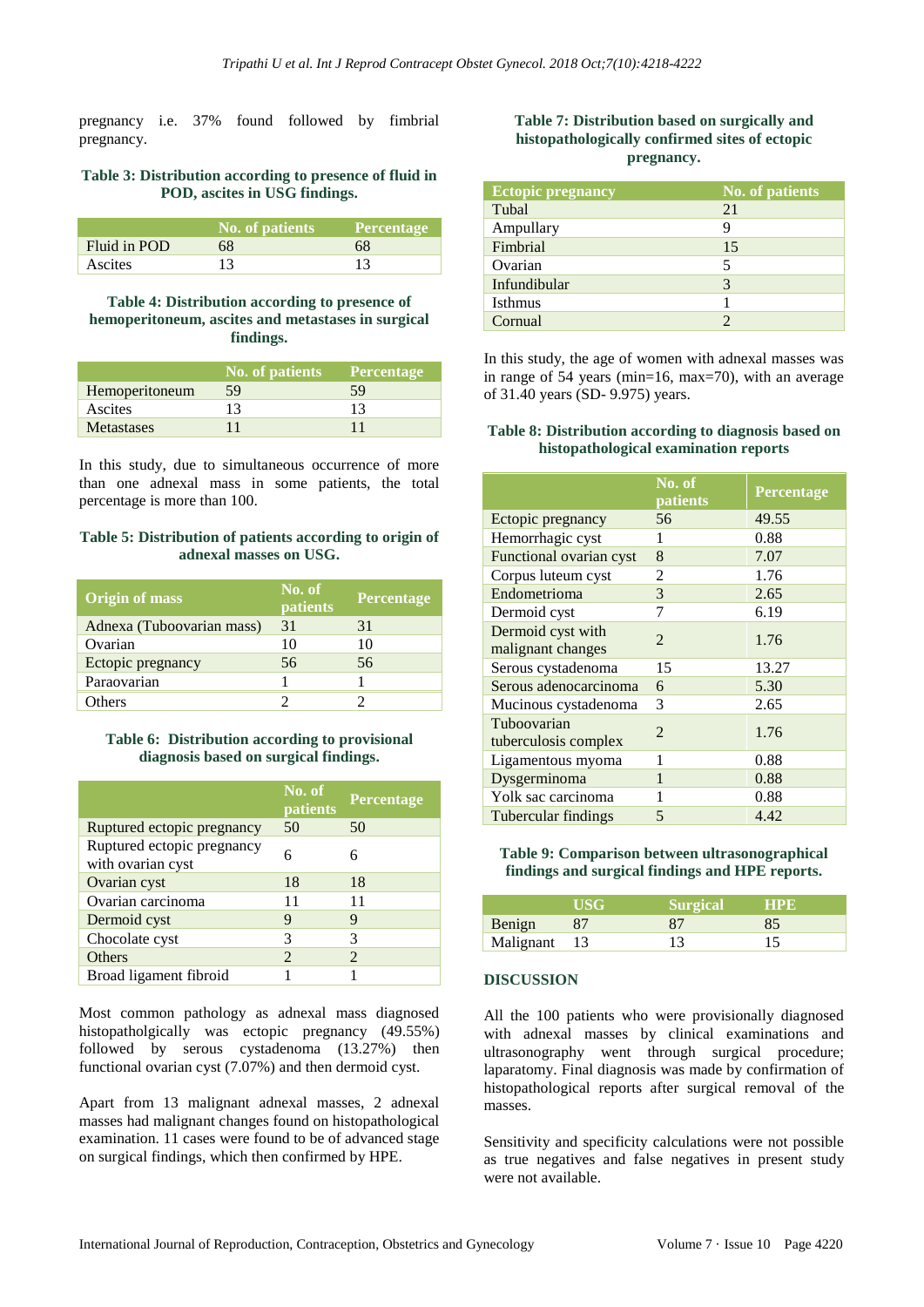In this study no discordance found regarding laterality of adnexal masses between ultrasonographical findings and surgical findings.

In 68 cases, fluid in pouch of Douglas was found in USG, of which 59 cases had hemoperitoneum on surgical findings; in these cases, 56 cases were of ectopic pregnancy, 2 were cases of endometrioma and 1 case of ruptured corpus luteum. And in 13 cases where ascites was diagnosed were found to be of malignant origin, histopathologically. Of these 13 cases of adnexal mass with ascites. 11 cases had metastases to adjoining and distant organs suggesting advanced stage of carcinoma.

Out of 100 cases, 56% cases were of ectopic pregnancy followed by 31% cases of tubo-ovarian mass followed by 10% cases of ovarian origin. In ultrasonographical findings there were significantly more often registered ectopic pregnancy (n-56) than other adnexal masses in all the investigated women. Adnexal masses significantly rarer in the menopausal women.

Out of 56 cases of ruptured ectopic pregnancy, 1 case coexisted with same sided hemorrhagic cyst, 3 case with contra lateral functional ovarian cyst, 1 case with ruptured luteal cyst, 1 case with same side functional cyst and 1 case associated with findings (tubercular beads) suggestive of tuberculosis. The exact location of ectopic pregnancy was not given in none of the cases by ultrasonogarphy but was diagnosed only on surgical exploration and confirmed by histopathological examination reports. Highest incidence of tubal pregnancy i.e. 37% was found followed by fimbrial pregnancy which is in concordance with the Data from Callen, Bouyer, where maximum percentage was found of tubal pregnancy (21%) followed by fimbrial prgnancy.<sup>7</sup> The 56 cases of ruptured ectopic pregnancy, only one case was given unruptured in usg where ectopic sac was seen as thick walled complex cystic adnexal mass demostrated fetal pole with decidual reaction in the uterus and fluid in the Pouch of Douglas( in usg). Ectopic sac was detected reliably in 46 to 71% of reported case of tubal implantation, if the tube was unruptured.<sup>8</sup> Al Shukri et al, reported that out of 57 cases operated for adnexal masses in emergency, the most common pathology was teratoma 26% followed by corpus luteal hemorrhage  $(16\%)$  and endometriosis  $(14\%)$ .<sup>9</sup> But in present study 56 cases were operated in emergency and all were cases of ruptured ectopic pregnancy. All other masses were operated in routine, of which most common pathology was serous cystadenoma (15) followed by functional ovarian cyst then dermoid cyst.<sup>8,9</sup>

Tubo-ovarian abscesses are seen as complex, nonspecific adnexal masses. There are 2 tubo-ovarian abscesses out of 33 tubo -ovarian mass lesions encountered in present study. One young patient with primary infertilty and pelvic discomfort and a palpable mass per vaginum revealed a complex mass with irregularity of the bladder and the uterine wall. The lesion was thought to be malignant but found to be tubercular tubo-ovarian abscess on surgical exploration. In young patient with infertility an inflammatory benign pathology should have been considered first. Present study is similar to the study of Walsh et al.<sup>10</sup> The author reviewed 204 gynecological masses. It was mentioned that 8 masses were described as thick walled with necrotic centre to be abscesses which later on proved to be malignant neoplasm. According to Walsh et al.<sup>10</sup> tubo-ovarian abscesses should have thick walls with at least one cystic component associated with loss of tissue planes. In present study, 5 out of 100 patients with adnexal masses were found to be tuberculosis which is similar to the study.

In this study out of 15 malignant cases (confirmed on HPE), all the 15 cases had septations or locules. In 14 cases, the masses were of size >10cm. In 1 case of Yolk cell carcinoma, the mass was size of 6\*6 cm in surgical findings and 5\*5 cm in US finding. In a study by Modesitt et al of postmenopausal women, no cancers were detected in 3259 simple ovarian cysts less than 10 cm.<sup>11</sup> The authors of that study estimated the risk of malignancy in simple cysts as less than 0.1%.11 This study is similar to present study, where out of 15 malignant cases (confirmed on HPE), in 14 cases, the masses were of size >10cm. In 1 case of Yolk cell carcinoma, the mass was size of 6\*6 cm in surgical findings and 5\*5 cm in ultrasonographical findings.

Age of the patients we encountered ranged between 16 years to 70 years with the mean age of 31 years. However, 29% cases were in the age group of 26-30 years and none from age group 61-65 years evidence from Table 10.

| Age (years) | <b>No. of patients</b> | <b>Percentage</b> |
|-------------|------------------------|-------------------|
| $16 - 20$   | 7                      | 7                 |
| $21 - 25$   | 21                     | 21                |
| $26 - 30$   | 29                     | 29                |
| $30 - 35$   | 23                     | 23                |
| $36-40$     | 6                      | 6                 |
| $41 - 45$   | 5                      | 5                 |
| $46 - 50$   | 3                      | 3                 |
| 51-55       | 2                      | 2                 |
| 56-60       | 3                      | 3                 |
| 61-65       | 0                      | 0                 |
| 66-70       |                        | 1                 |

**Table 10: Age incidence.**

Out of that number 91% patients were still in their reproductive period, while 9% women were already in menopause. The age of the women with adnexal masses was in range of 54 years (min=16, max=70), with an average of 31.40 (SD- 9.975) years. The incidence of adnexal mass was more in the 21-45 years with the maximum in 21-35 years age group. According to a literature one of the factors which could predict the stage and survival of patients as well as the tumors recurrence